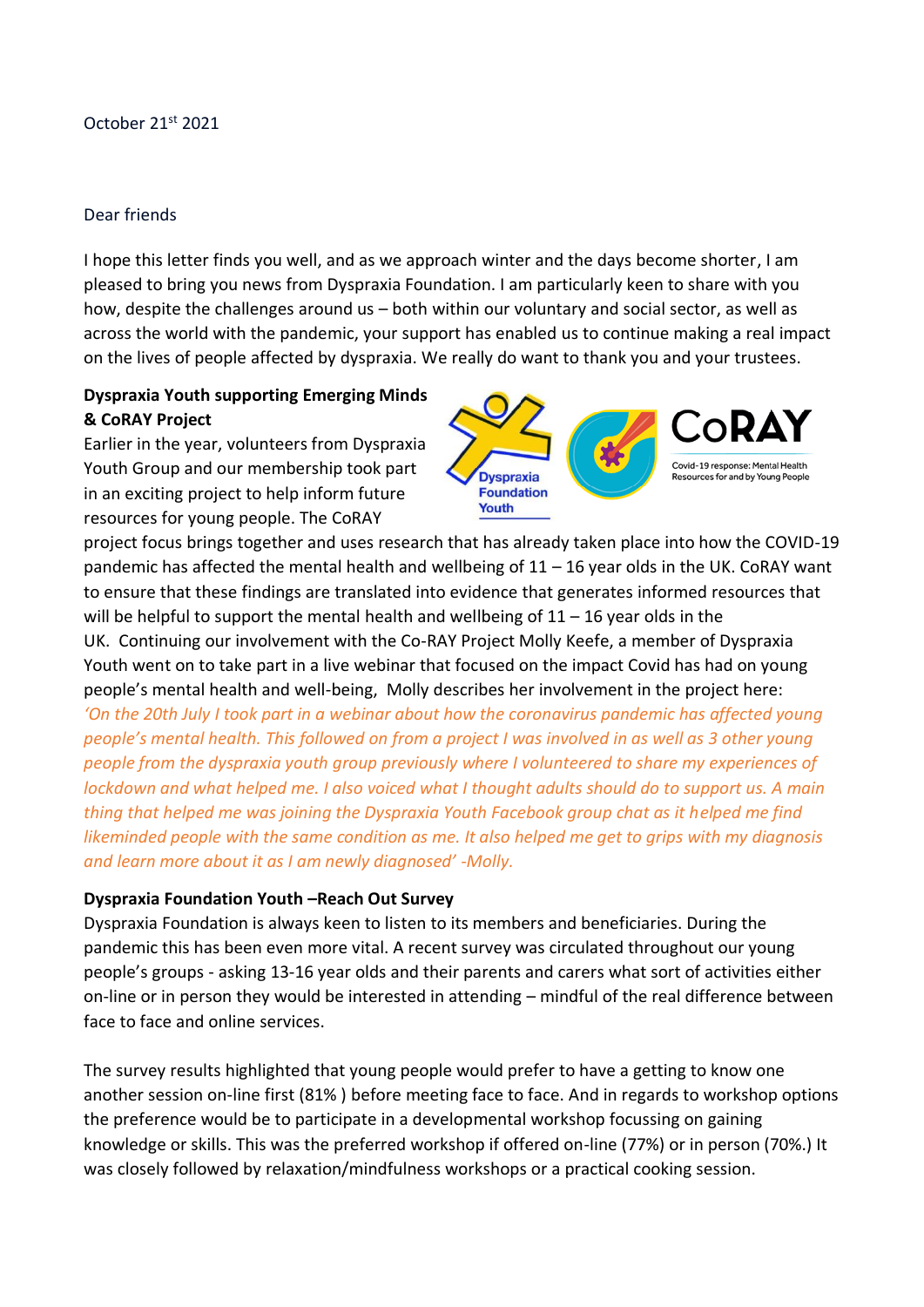#### **Amendments to Memorandum and Articles**

During our October AGM, members voted wholeheartedly for an amendment to the M & A which would promote diversity within our charity's board. Our aim was to ensure our co-opted trustees include an adult and one young adult (18-25) who identify with having dyspraxia. In addition, we proposed and agreed the creation of an Adult Panel of Advisors with a Chairperson or nominated lead who would report to the Board of Trustees and vice versa. The panel would work alongside our other advisory panels operating to the same terms of reference and will be made up and representative of adults (over 18) with dyspraxia- or identify as such- of all ages, experiences, and interests.

## **New group launches in North London**

Since March 2020 the charity has been able to support volunteers to start or continue with 7 new regional dyspraxia support groups, meeting at local level. This brings our total group number up to 27 across the UK. We are so grateful to new volunteering coming on board, for example, Isabel Janner, in North London who told us the following:



"I'm very excited to be part of Dyspraxia Foundation. My son, age six, was diagnosed with dyspraxia last year and my daughter, age three, has verbal dyspraxia. I'm dyslexic. So we truly are a neurodiverse family. I believe that a neurodiverse person, with the right support, can achieve whatever they set their mind to. We are resilient, determined and approach life from a different perspective. This is something to be celebrated.

For me, Dyspraxia Foundation is so important because I don't know any other neurodiverse families. I can't wait to get to know other parents and

carers in the North London area who've had similar experiences so that we can laugh together, cry together and ultimately support each other though the obstacles of schooling and life in general! This is why I'm setting up a Zoom parent/ carer group to meet on the first Thursday of every month and I hope that we will be able to meet in person soon.



## **Virtual Employment Event**

One of our recent successes at Dyspraxia Foundation was to host a weeklong series of events as part of Virtual Employment Week from Monday, 28th June – Friday, 2nd July. We delivered 5 Facebook Live Events, 3 Streamed Videos and 2 dedicated closed Zoom meetings specifically for those with dyspraxia aged 16 – 25. Facebook Live Events were open to anyone with an interest in the condition and covered Disclosure, CV Writing Tips, Interview Skills, The Equality Act, Access to Work and lived experiences. We had 6,680 views during the week and reached 23,137 people.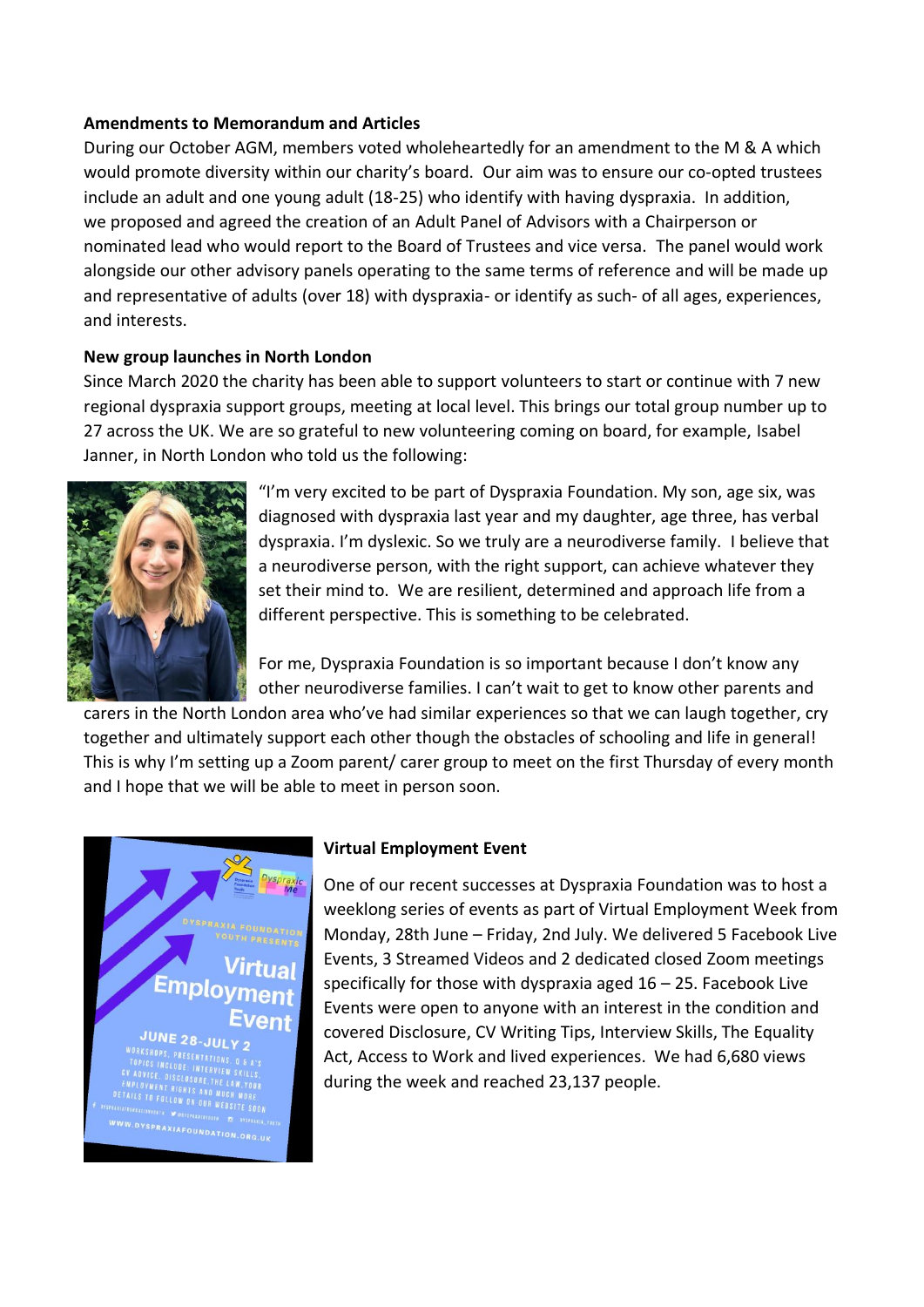#### **Dyspraxia Week, October 11th 2021**

This year's Dyspraxia Week saw the charity host a wide range of live, on-line activities, events, training opportunities and shared learning – all aimed at improving the educational experience for young people with dyspraxia at primary and secondary school. Parents, educators and young people we invited to take part, share their experiences, and help raise awareness of this vital issue.

Live events included the following:

- a session on practical hints and tips for primary and secondary school aged children;
- a session for educators and parents, focusing on some of the developmental differences and characteristics of Dyspraxia / Developmental Co-Ordination Disorder that teachers may notice in the students they teach. It also explored some practical, achievable intervention strategies teachers can use in their own classrooms.

# 10 tips to help with organisational skills

- 1. Prioritise think about what are your greatest organisational challenges and start by focusing on these. Don't try to change everything at once.
- 2. Use a diary system on the phone and on computer and put in all
- deadlines/appointments/social events as soon as you know them and set up alerts to remind you.
- 3. Use colour coding to separate items and subjects so can easily be seen e.g. clothing, different documents
- 4. Use audio reminders e.g. alarms on phones/computers/timers/clocks/watch alarms as prompts to do things.
- 5. Use visual reminders as prompts such as Post- It notes on your laptop/ or bedroom wall.
- 6. Get into a habit of placing items such as phone/keys always in the same place when coming home - a coloured bowl makes it easier to see.
- 7. Pack bags the night before school or college or when going away so you are in less of a rush. Place them where you can find them e.g. by front door.
- 8. Ask for a template or an example of an assignment, essay or report you need to do so you know what to aim for.
- 9. Start each day with a to-do list. At the end of the day write down anything you need to carry over
- 10. It takes a lot of time to automate actions so don't give up.







 $\mathbf{r}$ 

 $\mathbf{a}$  $\mathbf{p}$ 

> ww.doitprofiler.com to learn about your own strengths and challenges and gain personalised quide ance with the Neurodiversity Profiler

a session on the concept of unconscious bias. supporting our community to understand how bias can impact inclusion and how to overcome personal implicit biases.

*A Grandparental Cry for Help – an example of comments received in Dyspraxia Week. "Pleeeease can you go into schools to champion this condition? They really really need to learn about it. My Grandson is having a torrid time right now despite assurances of help and understanding... Thank you all for highlighting Dyspraxia!"*

From our social media analysis so far, we can see that over 11,600 viewers on Facebook were reached through our live events and campaign messages. We had interactions and comments from 350 live participants and our messages shared 2,873 times.

In addition, we published a press release and had supportive blogs and vlogs published on our website and social media pages by many people – young people, as well as adults, sharing their experiences and raising awareness. Here is an example, from Jake Borrett, a member of our community:

*I was diagnosed with dyspraxia at the age of eighteen by an educational psychologist whilst studying English Literature and Creative Writing at University of Hertfordshire. I have faced many challenges including relating to co-ordination; language, writing and speaking skills; memory and organisation; and anxiety when dealing with new and unpredictable social situations. I was also bullied in secondary school because I was 'different'. However, I also believe dyspraxia has made me a more determined, empathetic, passionate and creative individual.*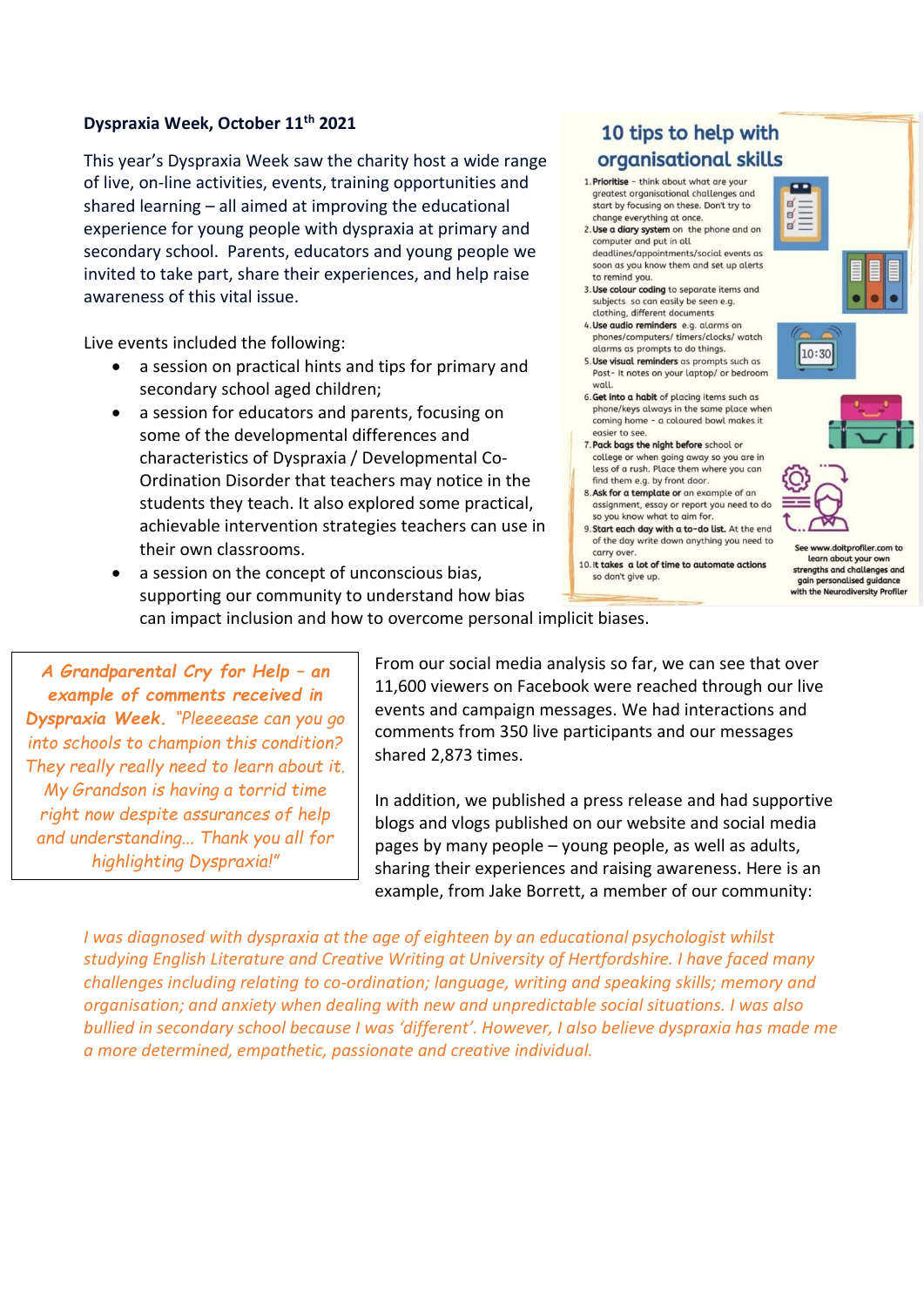*This creativity is a common trait in those living with dyspraxia. They are often artists, musicians, actors, fashion designers, as they often think 'outside the box' with initiative ways to bring into work, social and home life. I believe my dyspraxia has had an influence on my creativity as a writer. I write poetry, short stories and I am working on a couple of middle-grade and young adult fiction novels, which I hope to get published. I often share this writing on the radio too in order to raise awareness of hidden disabilities and mental health conditions. If one person who reads or listens to my words feels less embarrassed, ashamed, or alone while going through hard times I know it is worth it and I will keep on writing.*

*I am very proud to be part of the dyspraxia community as they prove to me every day they are kind, funny, inspirational people with so much determination and heart.*

## *Jake Borrett, October 16th, 2021*

#### **Collaborations**

Dyspraxia Foundation are delighted to work with other organisations to spread awareness, information and educate about dyspraxia. Two new developments this year include the following:

i) the creation of a Dypraxia / Development Co-ordination Disorder short animation, by the DCD Project at The University of Exeter which explains Dyspraxia perfectly. <https://www.facebook.com/100006441697992/videos/905546060358656>

ii) a new quick guide for occupational therapists working with children and adults with developmental coordination disorder from the Royal College of Occupational Therapists (RCOT). Commenting on the new quick guide, RCOT Professional Adviser for Children, Young People and Families, Dr Sally Payne said:

"Many people – adults and parents – say that a diagnosis of developmental coordination disorder (or dyspraxia) helps by providing an explanation for a person's difficulties and enables them to access information, intervention and support.

## **Dyspraxia Foundation Youth Roadshow**

Thanks to support from our funders, from the end of October, we are heading out on the road, to meet community members and hosting a series of events up and down the country in partnership with our local groups and volunteers. The first of these events will be taking place in the West Midlands and will be open to anyone aged 13 to 16 living in the area. We are organising three activities in total, one virtual and two in person where young people can meet others and find out more about Dyspraxia Youth and what we are all about. We will be kicking things off with a fun on-

line quiz followed by a cooking workshop and a self-development workshop after that. All the events will be free and we hope to meet many new faces.

## **And Finally, a Few Stories from Dyspraxia Foundation Friends:**

Bill runs for Dyspraxia! *"Five years ago I decided that I wanted to understand some of the challenges that I had faced since I was a child without really knowing the reason why there were things I found difficult. As an adult the diagnosis of Dyspraxia has made a huge difference to my understanding of myself. The Dyspraxia Foundation provides invaluable support and information to people like*